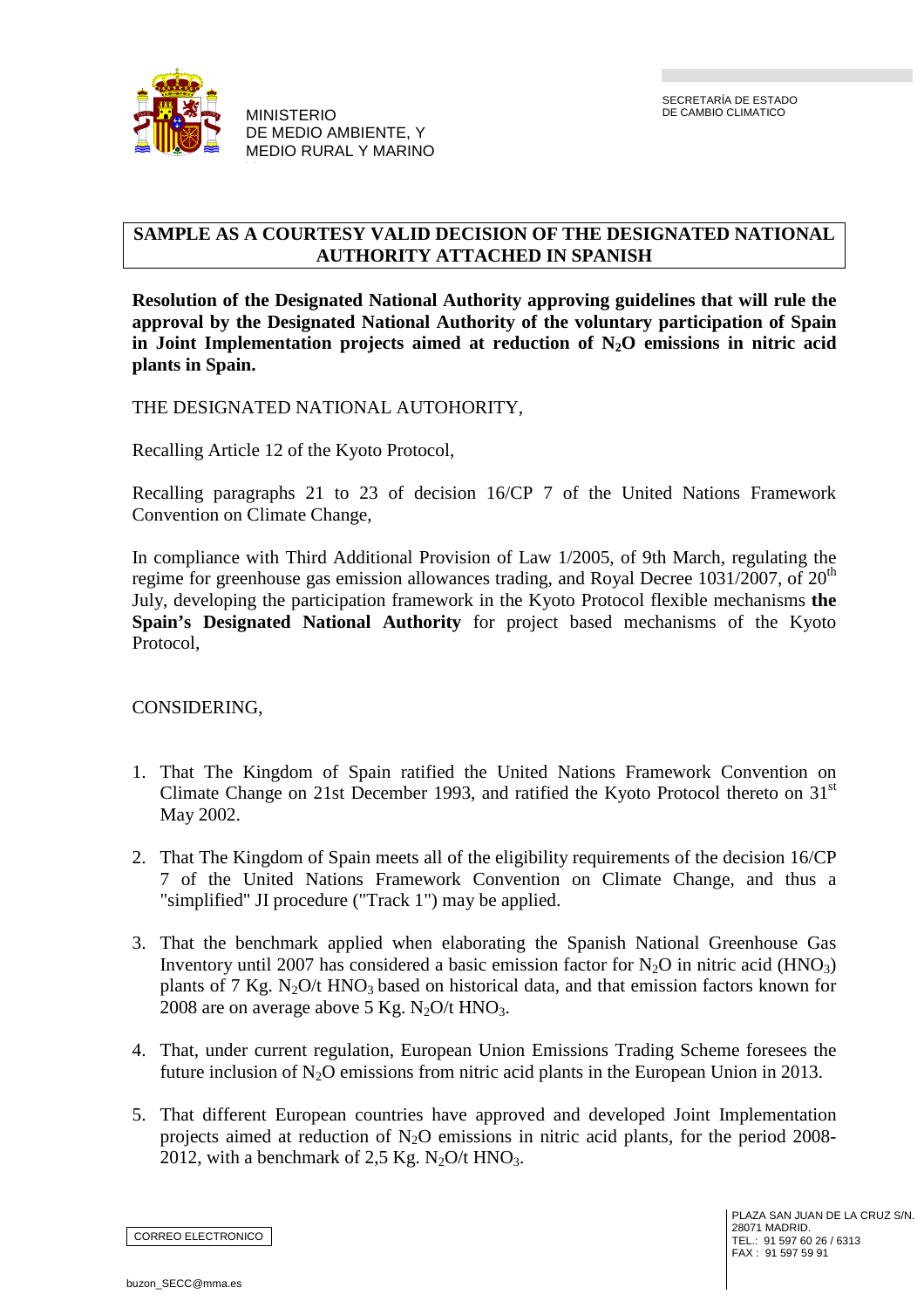

- 6. That a benchmark of 2.5 Kg. N<sub>2</sub>O/t HNO<sub>3</sub> is more ambitious than the one that would result when applying national regulations of Integrated Pollution Prevention and Control by the Autonomous Regions in Spain.
- 7. That the establishment of a benchmark of 2,5 Kg. N<sub>2</sub>O/t HNO<sub>3</sub> takes into account the Best Available Technology provisions for this type of activity.

## **APPROVES THE FOLLOWING GUIDELINES THAT WILL RULE THE APPROVAL BY THE DESIGNATED NATIONAL AUTHORITY OF THE VOLUNTARY PARTICIPATION OF SPAIN IN JOINT IMPLEMENTATION PROJECTS AIMED AT REDUCTION OF N2O EMISSIONS IN NITRIC ACID PLANTS IN SPAIN:**

- 1) For the recognition of Emission Reduction Units (ERUs) generated by the project, it will be necessary the approval of the Project Design Document (PDD) by the Spanish Designated National Authority (DNA), in accordance with the national regulation.
- 2) The PDD must have been analysed by an Independent Entity accredited by the Join Implementation Supervisory Committee, who must issue a Determination Report.
- 3) Recognition of ERUs shall be claimed only for the reductions achieved below a benchmark of 2.5 Kg. N<sub>2</sub>O/t HNO<sub>3</sub>.
- 4) Recognition of ERUs for nitric acid production Joint Implementation projects will only apply between the starting date in which emission reductions have already occurred, as stated in the Verification Report, and the  $31<sup>st</sup>$  of December 2012. If in the moment of the application for the Spanish Letter of Approval (LoA), the monitoring of the emission reductions had already started, the Spanish LoA will specify (in the light of this information) the starting date for the recognition of units.
- 5) Generation of units must be quantified and approved by a Verification Report prepared annually by an Accredited Independent Entity (AIE) on the basis of the monitoring reports prepared by the Project Entity with the frequency considered appropriate by the applicant.
- 6) The Verification Report must be elaborated objectively and in an accurate manner, and must indicate, among other aspects, that the project activity has been developed in accordance with the project documents. Specially, it must indicate that the monitoring reports comply with the monitoring plan initially established, and that the monitoring methodology has been applied correctly. Moreover, it must indicate the total amount of emission reductions generated and guarantee that risks of double counting are excluded.
- 7) Issuance of ERUs will be executed annually and will require the approval by the Spanish DNA. This approval will be notified to the applicant in the next three months after the submission of the Verification Report by the Accredited Independent Entity. As part of the issuance process, Spanish DNA may ask for additional information if considered necessary.